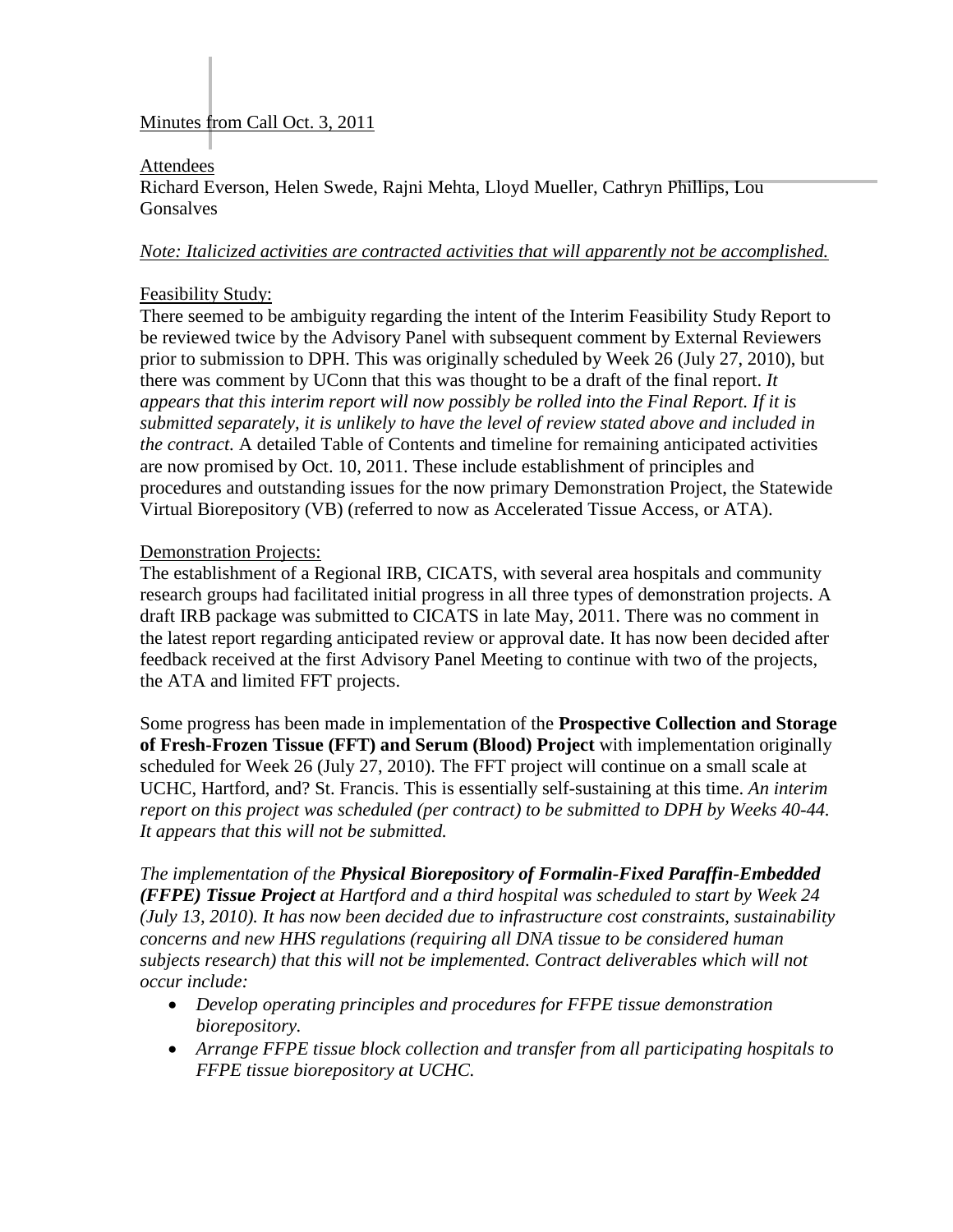• *Prepare interim report documenting findings from the FFPE tissue demonstration biorepository project, including cost estimates (due by Week 44 at the latest (November, 30, 2010).*

**The third project is the Statewide Virtual Biorepository (VB) (referred to now as Accelerated Tissue Access, or ATA).** Issues and requirements specific to an ATA program will be further discussed at the second Advisory Meeting to be scheduled the week of Oct. 24 or Oct 31. Criteria for additional partner hospitals, and the number thereof, to join UCHC and HH in the project are yet to be determined. It was decided that it is probably feasible in the limited time remaining to develop a protocol and submit to CICATs, Yale and perhaps one other IRB by Dec 21, 2011. *Originally, a special panel of stakeholders was to convene to develop and review a draft of a statewide virtual biorepository common agreement white paper. An interim paper was to be submitted by Week 44. It appears that this panel will now be the Advisory Panel and that the interim report will be rolled into the Final Report*

#### **Advisory Panel Meeting II- Week of Oct 24 or 31**

The focus will be to provide feedback on ATA model and its sustainability. The meeting will be facilitated by Linda Miranda. An anticipated contentious issue is the possible role of pharmaceutical funding. Other agenda items are included on the draft submitted by Dr. Everson. *It was noted that educational activities may need to be dropped due to lack of time.*